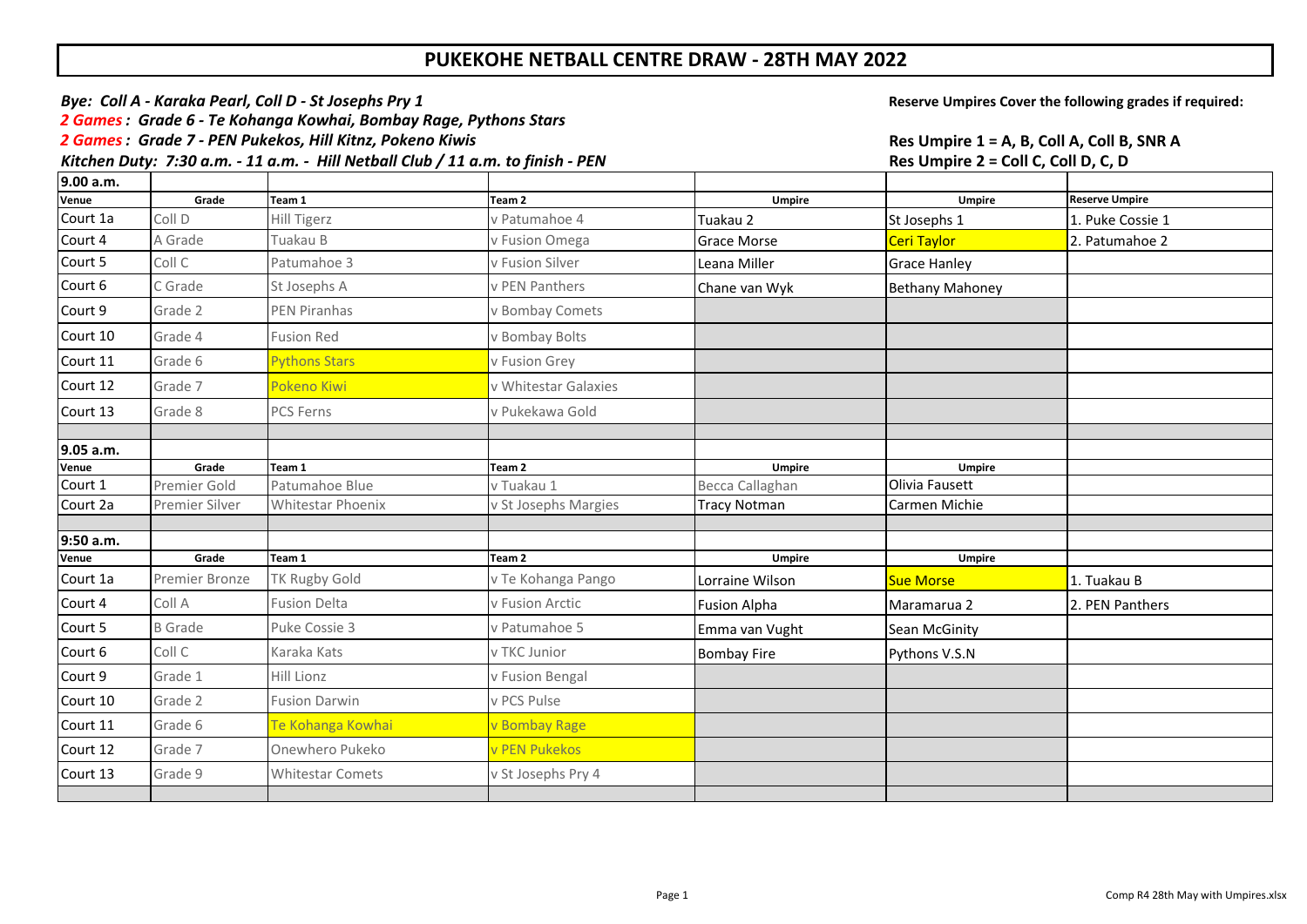| 10:40 a.m. |                |                          |                        |                  |                        |                      |
|------------|----------------|--------------------------|------------------------|------------------|------------------------|----------------------|
| Venue      | Grade          | Team 1                   | Team 2                 | Umpire           | <b>Umpire</b>          |                      |
| Court 1a   | Premier Bronze | <b>Fusion Beta</b>       | v Maramarua A          | Ashleigh Gilmour | <b>Ceri Taylor</b>     | 1. Whitestar Phoenix |
| Court 4    | Snr A          | Pythons Social           | v Whitestar Cosmic     | Kathy Millen     | Puni <sub>2</sub>      | 2. Fusion Arctic     |
| Court 5    | <b>B</b> Grade | Puke Cossie 1            | v Patumahoe 2          | Elisha Luck      | Olivia Harris          |                      |
| Court 6    | C Grade        | Tuakau 2                 | v TK Rugby Bronze      | Tuakau 1         | St Josephs Margies     |                      |
| Court 9    | D Grade        | St Josephs 1             | v Pythons Lightning    | Ava Johnson      | Patumahoe Yellow       |                      |
| Court 10   | Grade 4        | <b>Fusion Cape</b>       | v Puni Pumas           |                  |                        |                      |
| Court 11   | Grade 1        | <b>Buckland Blazers</b>  | v Fusion Swift         |                  |                        |                      |
| Court 12   | Grade 7        | Pokeno Kiwi              | v Hill Kitnz           |                  |                        |                      |
| Court 13   | Grade 9        | <b>Bombay Ninjas</b>     | v Mauku Magic          |                  |                        |                      |
|            |                |                          |                        |                  |                        |                      |
| 11.00 a.m. |                |                          |                        | <b>Umpire</b>    | <b>Umpire</b>          |                      |
| Court 1    | Premier Gold   | Pythons V.S.N.           | v Maramarua 2          | Jenni Logan      | Jane Hudson            |                      |
| Court 2a   | Premier Silver | Patumahoe 1              | v Fusion Alpha         | Lisa Hill        | Colin Te Anau          |                      |
|            |                |                          |                        |                  |                        |                      |
| 11.30 a.m. |                |                          |                        |                  |                        |                      |
| Venue      | Grade          | Team 1                   | Team 2                 | Umpire           | <b>Umpire</b>          |                      |
| Court 1a   | Coll C         | <b>PEN Pacesetters</b>   | v Onewhero Silver      | Ava Rule         | <b>Holly Griffiths</b> | 1. Maramarua A       |
| Court 4    | Coll A         | Onewhero Gold            | v Bombay Fire          | Tapairu Te Momo  | Katy Taylor            | 2. Pythons Social    |
| Court 5    | Snr A          | Pukekohe Cossie 2        | v TRL Purerehua        | Patumahoe 5      | Te Kohanga Pango       |                      |
| Court 6    | Coll B         | <b>Fusion Vixen</b>      | v Fusion Nile          | Dani Perkin      | <b>Rhian Farrell</b>   |                      |
| Court 9    | Grade 1        | <b>Bombay Bombshells</b> | v Whitestar Luna       |                  |                        |                      |
| Court 10   | Grade 2        | Hill Leopardz            | v St Josephs Pry 2     |                  |                        |                      |
| Court 11   | Grade 6        | Te Paina School          | v Te Kohanga Kowhai    |                  |                        |                      |
| Court 12   | Grade 7        | Mangatawhiri Red Rebels  | v PEN Pukekos          |                  |                        |                      |
| Court 13   | Grade 10       | Patumahoe Sch Comets     | v Mangatawhiri Dodgers |                  |                        |                      |
|            |                |                          |                        |                  |                        |                      |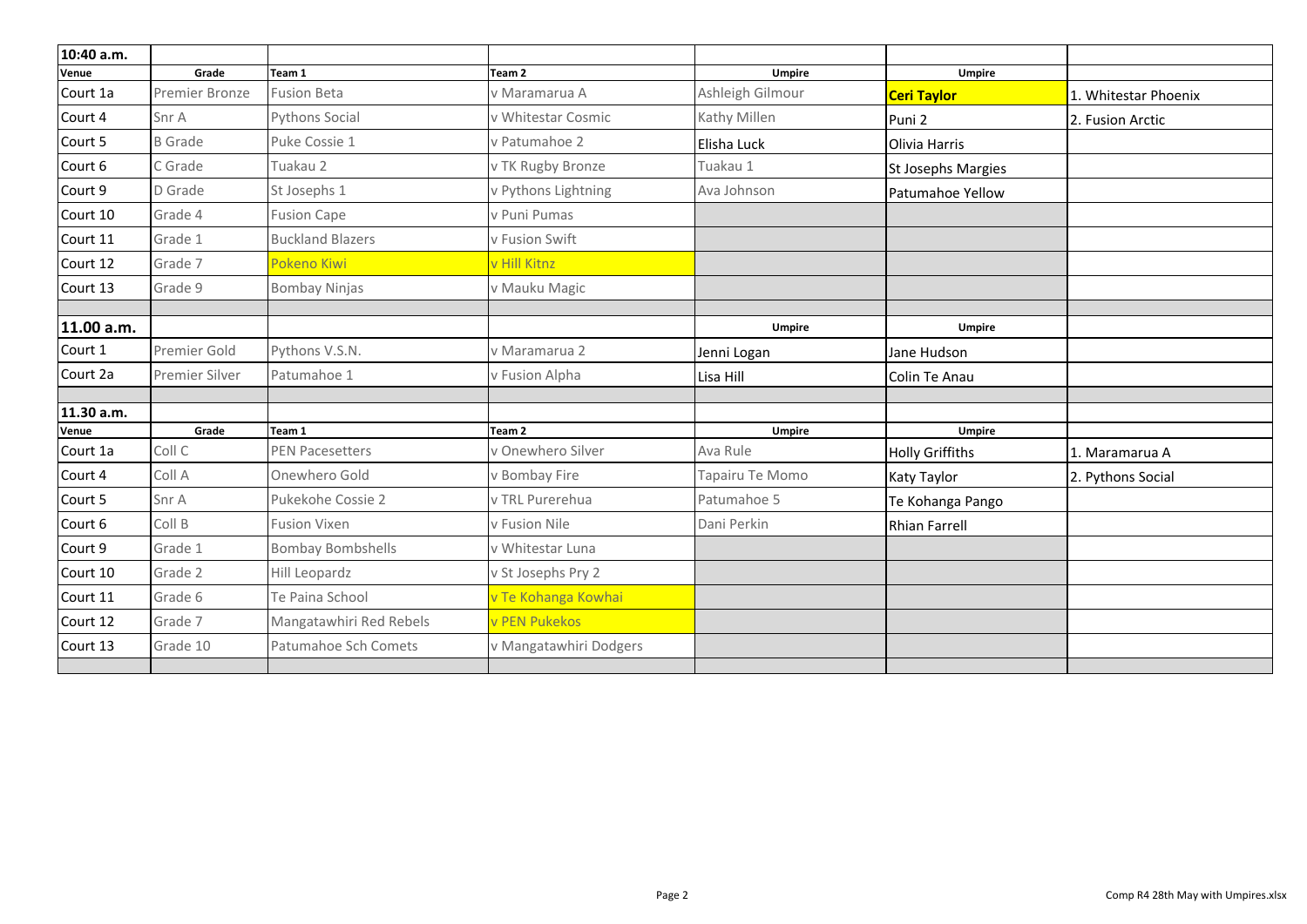| 12.20 p.m. |                |                        |                          |                     |                        |                  |
|------------|----------------|------------------------|--------------------------|---------------------|------------------------|------------------|
| Venue      | Grade          | Team 1                 | Team 2                   | <b>Umpire</b>       | <b>Umpire</b>          |                  |
| Court 1a   | C Grade        | Te Kohanga Ma          | v Mangatawhiri Misfits   | Katharine Hamilton  | Emma Robinson          | 1. Patumahoe 1   |
| Court 4    | A Grade        | Patumahoe Yellow       | v Bombay Bay             | Caitlin Hickford    | Lynette Wyness         | 2. Onewhero Gold |
| Court 5    | Snr A          | Hill Katz              | v Puni 2                 | <b>Kathy Millen</b> | <b>Klassics Dux</b>    |                  |
| Court 6    | Coll D         | <b>Bombay Blitzers</b> | v Puni A                 | TK Rugby Bronze     | <b>TK Rugby Silver</b> |                  |
| Court 9    | Grade 3        | Onewhero Kea           | v Onewhero Kahu          |                     |                        |                  |
| Court 10   | Grade 5        | PEN Pythons            | v Fusion White           |                     |                        |                  |
| Court 11   | Grade 6        | <b>Bombay Rage</b>     | v Pythons Stars          |                     |                        |                  |
| Court 12   | Grade 7        | <b>Hill Kitnz</b>      | v Hill Bengalz           |                     |                        |                  |
| Court 13   | Grade 10       | <b>Hill Persianz</b>   | v Hill Cougarz           |                     |                        |                  |
|            |                |                        |                          |                     |                        |                  |
| 1.00 p.m.  |                |                        |                          |                     |                        |                  |
| Venue      | Grade          | Team 1                 | Team 2                   | Umpire              | <b>Umpire</b>          |                  |
| Court 1    | Premier Gold   | Maramarua 1            | v Tuakau A               | <b>Tracy Notman</b> | Michelle Engelbrecht   |                  |
| Court 2a   | Premier Silver | Patumahoe Teal         | v Patumahoe White        | Jenni Logan         | Carmen Michie          |                  |
|            |                |                        |                          |                     |                        |                  |
| 1.10: p.m. |                |                        |                          |                     |                        |                  |
| Venue      | Grade          | Team 1                 | Team <sub>2</sub>        | Umpire              | <b>Umpire</b>          |                  |
| Court 1a   | Premier Bronze | Maramarua 3            | v Fusion Warrior         | Will Morisa         | <b>Katy Taylor</b>     | 1. Bombay Bay    |
| Court 4    | A Grade        | Puni 1                 | v TRL Kikorangi          | Tanika van Dijk     | <b>Lorraine Wilson</b> | 2. Te Kohanga Ma |
| Court 5    | Coll B         | Hill Pumaz             | v Te Kohanga Karaka      | Jane Bennett        | Elisha Luck            |                  |
| Court 6    | D Grade        | Whitestar Stellar      | v Klassics Manawa        | Kelly Hirtzel       | Puke Cossie 2          |                  |
| Court 9    | Grade 3        | <b>Hill Pantherz</b>   | v Mangatawhiri Mayhem    |                     |                        |                  |
| Court 10   | Grade 5        | <b>Hill Servalz</b>    | v Te Kohanga Whero       |                     |                        |                  |
| Court 11   | Grade 6        | Puni Paua              | v Patumahoe Sch Diamonds |                     |                        |                  |
| Court 12   | Grade 8        | Pokeno Keas            | v Bombay Blades          |                     |                        |                  |
| Court 13   | Grade 9        | Patumahoe Sch Emeralds | v Puni Pups              |                     |                        |                  |